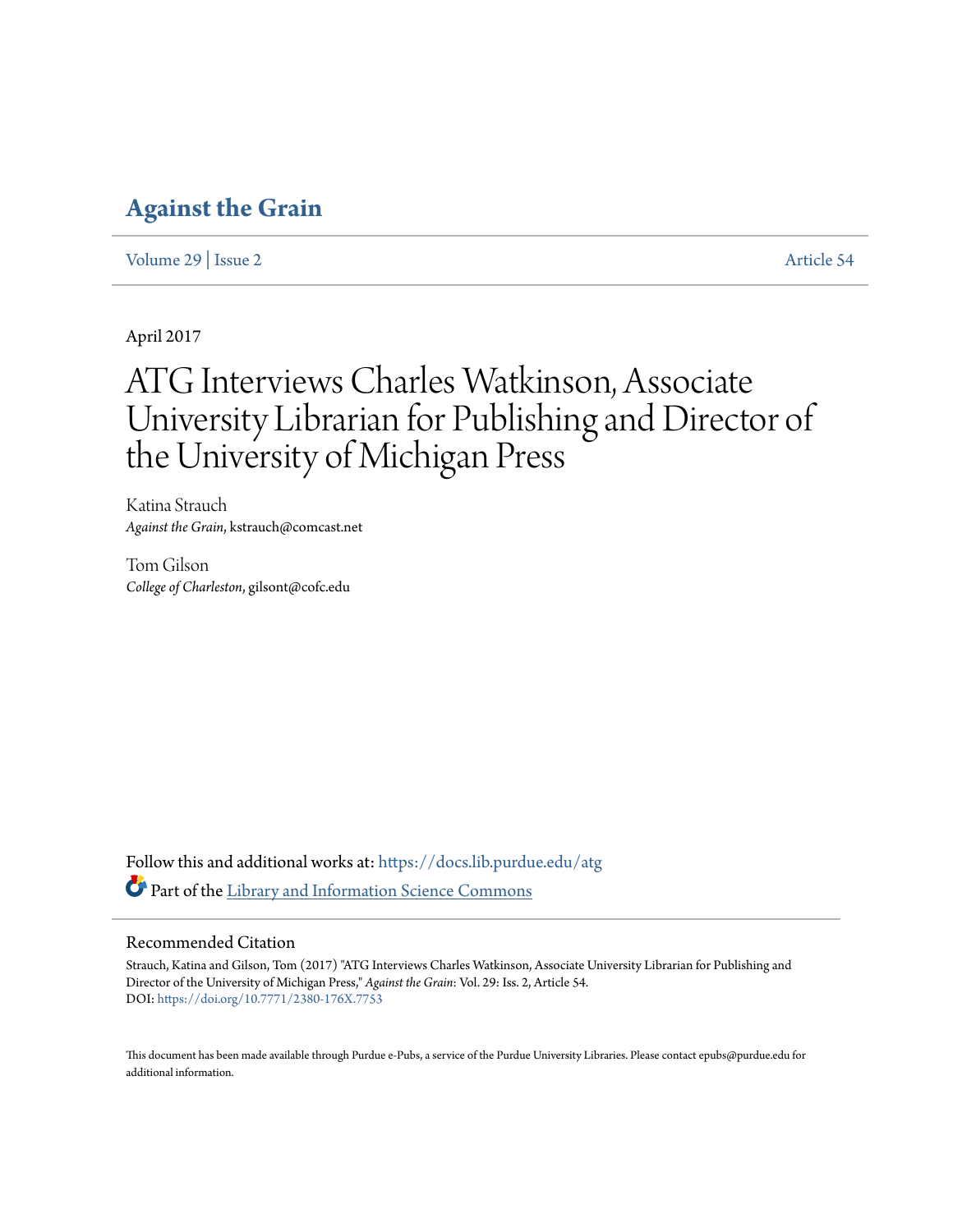ATG Interviews Charles Watkinson

# **Associate University Librarian for Publishing and Director of the University of Michigan Press**

by **Tom Gilson** (Associate Editor, *Against the Grain*) <gilsont@cofc.edu>

and **Katina Strauch** (Editor, *Against the Grain*) <kstrauch@comcast.net>

#### *ATG: Charles, an outsider might think that publishing efforts at the University of Michigan are somewhat complex. Can you explain the relationship between the University of Michigan Library, Michigan Publishing and the University of Michigan Press?*

**CW:** It does seem complex, but it's best to think of **Michigan Publishing** as the publishing division of the **University of Michigan Library**, parallel to more familiarly-named library divisions such as Research, Collections, Learning and Teaching, Budget and Planning, Information Technology, Health Sciences, and Operations. Each division is headed by an Associate University Librarian (AUL) and these individuals constitute the leadership team; the Executive Council is chaired by the Dean of Libraries. What is unique and exciting about this structure is that it treats publishing as an integral and assumed part of "what libraries do," parallel and equal to more traditional functions.

**Michigan Publishing** itself is divided into three brands which serve different segments of authors with distinctively different needs: **University of Michigan Press** is a formal publisher of books in humanities and social science fields aligned with the University's strengths (e.g., classical studies, political science, performing arts); **Michigan Publishing Services** focuses on serving the institution's faculty and students, creating "white-labeled" products ranging from niche open access journals to complex digital databases; **Deep Blue** provides a self-publishing platform built on institutional repository architecture. We like to say that through these different entities **Michigan Publishing** "engages with a continuum of publishing needs."

#### *ATG: From your perspective, what is the strongest argument for an academic library providing publishing services? What would you advise a library that is considering the possibility of establishing such services? What budgetary and personnel commitments are necessary?*

**CW:** As libraries move from being primarily stewards of content to also being providers of services librarians increasingly engage with faculty and students at points when they are acting as *authors* as well as *users* of scholarly information. We know that when researchers are *creating* materials they have different needs and attitudes from when they are *consuming* them; to such a degree that **Michael Mabe**  and **Mayur Amin** have referred to this as a "Dr. Jekyll and Dr. Hyde" phenomenon. There is no better way for academic libraries to think about new ways of working with faculty and students who are wearing their "author" hats than to adopt the stance of a publisher, and libraries who are providing publishing services (and/or research data services) find that those experiences help them engage their institution's communities in new and relevant ways.

On a more practical level, I would advise a library that is considering starting a publishing services operation to first conduct an inventory of current publishing activities on campus, then identify and respond to the priority needs they identify at their own institution. I think that they'll find it amazing how many units are engaged in publishing and are looking for help to transition from print to digital. At Michigan we conducted such a study last year and found that 98 campus units were producing substantial research publications. In many cases what is being produced is gray literature (e.g., tech reports, white papers, small conference proceedings, student journals) and the library is well placed to provide identifiers, indexing, and a stable platform with little extra investment. The average staffing reported in the latest *Library Publishing Directory* is 2.1 FTE and a lot of the capacity and infrastructure needed for this style of informal publishing has already been established by any library running an institutional repository.

#### *ATG: With the many challenges facing university presses some have questioned their future viability. What do you say? What should be the relationship between university presses and library publishing services?*

**CW:** There are around 100 U.S. university presses and 2,500 four year institutions so there is space for a number of different mission-driven publishing entities. I very much see university presses and library publishing services as complementary: On the one hand, library publishers provide solutions for the sorts of lightly-reviewed, institutionally-focused, deepniche publications that it would be challenging for a university press's brand and finances to engage with. On the other hand, university presses serve the needs of many scholars, particularly in the humanities and social sciences, for resource-intensive, highly-selective books and journals that library publishers do not generally have the bandwidth, experience, or systems to engage with satisfactorily.

Complementary need not be separate. It is exciting to see an increasing number of university presses working with libraries to establish publishing services for their campuses, revealing a valuable revenue stream in the process. **Michigan** was an early leader in such an approach, but organizations such as **University of North Carolina Press**, **University of Hawaii Press**, **Cornell University** 

**Press**, **Temple University Press**, **Purdue University Press**, and even behemoths such as **Cambridge University Press** are doing very interesting things in the library/press collaboration space.

It is true that the financial pressures on university presses continue to be intense. Monograph revenue continues to trend remorselessly downward even as usage increases and textbooks are also coming under intense pressure. Partnering with the library may not only unearth potential income but also aligns the press more closely with the institution, creating value for constituents around the university in ways that are measurable not solely in financial terms. A truly open-minded collaboration between a library and a press has advantages for both partners. For example, it infuses the library with new expertise in working with faculty as authors and brings the press into an environment where digital innovation is possible and supported.

#### *ATG: Exactly what is an open access monograph and is it a financially viable model? Are there examples of successful models you can point to? Isn't institutional support necessary?*

**CW:** Like most things in the world of open access, what constitutes an open access monograph depends on who you talk to. It can be simply an electronic facsimile of a print book made available as a PDF with free viewing allowed but little provision for reuse. Because it is free to read, this book may well get more attention than one that is sold, but this model doesn't truly take advantage of the affordances of digital scholarship. More exciting are the long-form, open access publications which leverage liberal terms around reuse and the power of the network to facilitate new ways of reading and interacting with content. Publications appearing on new platforms such as the **University of Minnesota Press's** Manifold Scholarship and **University of Michigan Press's** Fulcrum are starting to show the potential.

Both the simple and complex versions are made possible through business models that don't rely on a purchase to gain access, but the exact mechanism of support comes in multiple forms. At **University of Michigan Press** we employ three funding models to publish open access books — the first based on subsidizing the costs of free-to-read online versions through the sale of print and downloadable eBook versions (digitalculturebooks.org); a second funded through pledges from libraries (Knowledge Unlatched); and a third based on

*continued on page 36*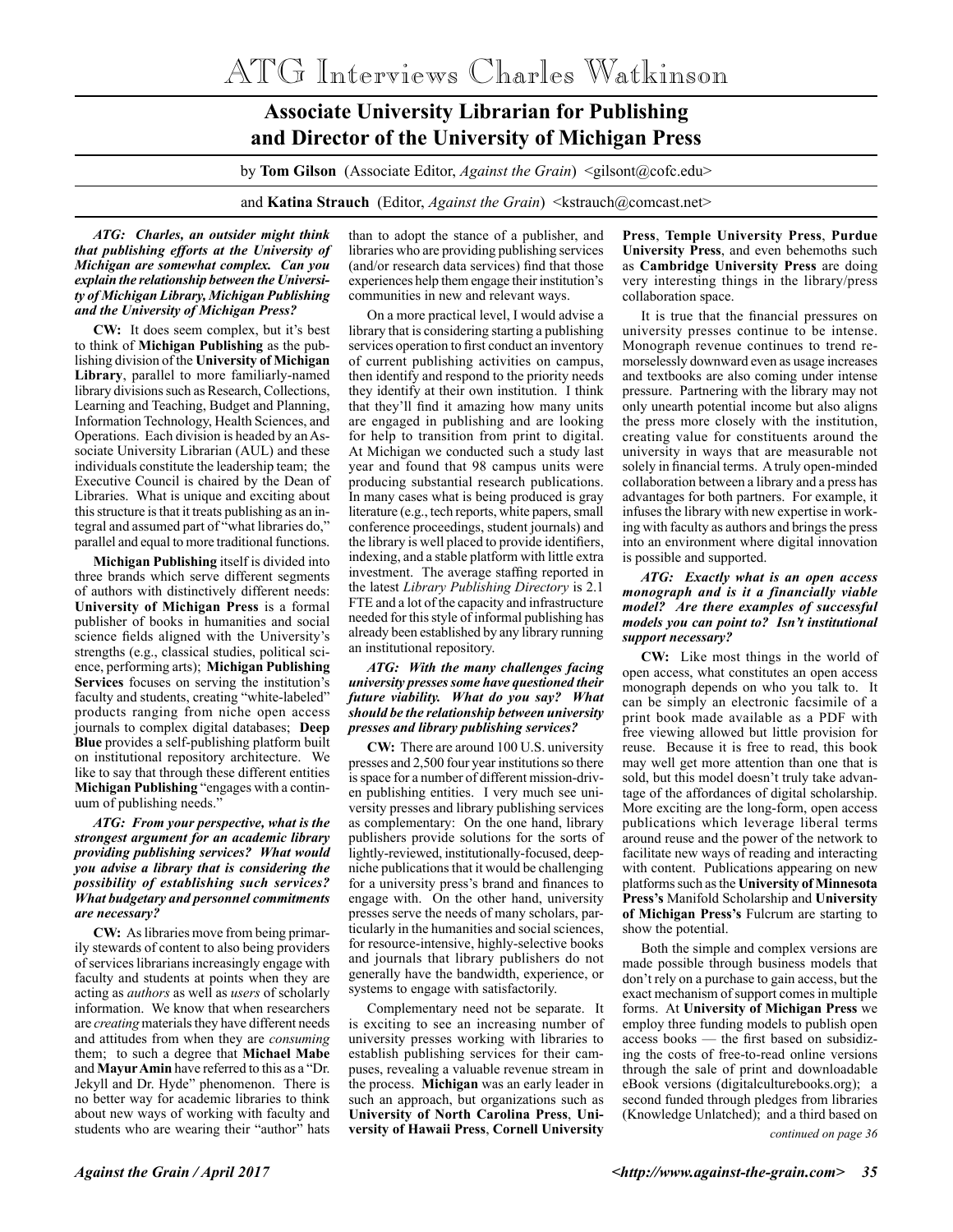### **Interview — Charles Watkinson** *from page 35*

subventions obtained by authors from their parent institutions or foundations. Models that appear to be financially viable (e.g., Luminos at **University of California Press** or Open Book Publishers in Cambridge) generally rely on a mix of such different funding sources. I'm most skeptical of the "freemium" model because it would only take a change in reading behavior or a killer app that made online reading a pleasure to completely undermine our ability to sell free content in premium editions.

In the U.S., where central governmental support is now weaker than it has ever been, institutional funding is to a greater or lesser degree behind most open access books. Such funding may be disbursed through libraries, often acting together, or through the deans of colleges. One of the most potentially transformative ideas is based around parent institutions supporting the publishing costs of their faculty members in return for the creation of an open access version of their book. This is an initiative of the **Association for American Universities**, the **Association of Research Libraries**, and the **Association of American University Presses**. Even if it doesn't gain enough traction in its current form, I think the conversation has inspired a number of institutions to individually experiment with making funds available to their faculty book authors.

#### *ATG: What do you think are the most effective methods of measuring the impact of open access publications? What measurements are employed by the University of Michigan Press?*

**CW:** Most stories about the impact of open access publications report download counts and views, often comparing their high numbers favorably to library circulation figures. These comparisons are rhetorically exciting but flawed because of how they compare apples to oranges. To me, downloads are only really interesting when one compares the numbers for open-access books with the numbers for comparable closed-access books on the same platform, as we are now able to do with **University of Michigan Press** titles on JSTOR. In the last quarter of 2016, for example, our OA books on JSTOR were downloaded 65 times more than their conventional cousins and viewed 127 times more.

Most effective, however, are the measures that can tell a story aligned with the ambitions of the authors and publishers who chose an open access strategy. Was the aim to reach international scholars in developing countries who could not otherwise afford the work? The geographical spread of usage revealed through Google Analytics is informative. Perhaps an open access strategy was designed to engage public policy makers? Mentions in policy documents, advocacy blogs, and specialist newsletters tracked by a tool such as *Altmetric. com* are helpful in this case. It's clear that a lot of the measures of the impact of open access monographs are qualitative in nature.

The reality is that at **University of Michigan Press** we're still exploring the best way of providing useful indicators of open access engagement to our authors. Data comes in a variety of forms from a range of sources and quite a bit of work is needed to aggregate, normalize, and communicate what it tells us. **Lucy Montgomery**, the director of research at Knowledge Unlatched, is doing particularly interesting work in this space.

#### *ATG: The discovery of open access publications is viewed as a problem. How can we improve the discoverability of OA books? What about OA journals? What role should the library play in this effort?*

**CW:** Libraries have a huge role to play in ensuring that open access materials of all sorts (open journals, open textbooks, open monographs) are treated on an equal footing with licensed and bought resources. There is little financial incentive for vendors whose business models are based around taking a portion of the purchase price to advertise the availability of open access titles so both OA books and journals tend to fall outside of regular acquisition work flows. One way libraries can help is in ensuring that content in respectable directories of open access content such as the *Directory of Open Access Books* or *Directory of Open Access Journals* gets ingested into the OPAC. But I worry that treating OA content in a siloed way will perpetuate faculty perceptions of a two-tier publication system, with open access materials separate from, and less worthy than, for fee resources. I hope, therefore, that libraries will consider paying convenience fees to vendor partners such as **Coutts** or **YBP** to ensure that enriched catalog records are provided by them for open access titles.

My colleague **Becky Welzenbach** is leading a project funded by the **Andrew W. Mellon Foundation** entitled "Mapping the Free Ebook Supply Chain" which is exploring how users find, get, and use open access books. **University of Michigan Press** and **Open Book Publishers** are collaborating on this study. It is clear from the analyses which technical lead **Eric Hellman** is doing that most of our open access books are found through the open web and not through library catalogs. More inclusion of these books in libraries is essential to ensure that these materials get the respect they deserve and to keep libraries relevant in this changing landscape.

#### *ATG: You recently announced the launch of a new publishing platform called Fulcrum. Can you tell us about that? Did the University of Michigan develop it? Did it arise from a desire to increase discoverability of specific types of resources that you thought were underserved?*

**CW:** Fulcrum (*https://www.fulcrum.org*) is one of several publishing platform projects being supported by the **Andrew W. Mellon Foundation** as part of a general push to "make digital scholarship safe for humanists." Other notable projects are at **University of Minnesota Press**, **New York University Press**, **Stanford University Press**, **Yale University Press**, the **University of West Virginia**, and **Project Muse**. Each of the projects has a slightly different focus and together they respond to the variety of needs that scholars describe as they create works that move beyond the traditional container of "the book."

**University of Michigan Press** is especially well-known for its publications in media-rich fields such as theater, music, film, and archaeology. Therefore our focus with Fulcrum was on the needs of authors who wished to present multimedia files alongside their texts in a way that allowed readers to move easily between narrative and associated data. A specific challenge these authors shared with us was around preservation, especially since the types of digital files they are producing are becoming increasingly complex (e.g., 3D models, GIS maps). Being part of a research library we therefore decided to build Fulcrum within the Hydra/Fedora open source framework that many academic libraries are using to build tools such as data repositories. This allows authors to take advantage of library-grade preservation infrastructure while getting publisher-services at the front end. My colleague **Becky Welzenbach** sometimes visualizes Fulcrum as a mullet hairstyle: "press at the front, library at the back." While **Michigan** has taken the lead we've benefitted from great collaboration with the presses and libraries at **Indiana**, **Minnesota**, **Northwestern**, and **Penn State**.

We're now working with **Lyrasis** to develop a hosted version of Fulcrum for other publishers, especially those connected to their libraries, to use and are releasing the open source code to the Hydra community as we go. While the idea of a publisher our size running its own platform may seem ludicrous in a period where there is a move toward scale (e.g., **Wiley** acquiring **Atypon**, **HighWire** merging with **Semantico**), this is an area where being part of a library with a great deal of experience in building technology helps level the playing field. With Fulcrum we believe we can offer some unique opportunities to our authors and those of like-minded presses that will give us a competitive advantage in competing for the best scholarship. We're currently working to move the awesome **ACLS Humanities Ebook**  collection (*http://humanitiesebook.org/*) onto Fulcrum and also develop the first publications of the **Lever Press**, the innovative born-digital, platinum open access imprint created by over 50 liberal arts colleges in collaboration with **Amherst College Press** and **Michigan Publishing**.

#### *ATG: What's the percentage of OA books to OA journals at Michigan University Press? How about industry wide?*

**CW:** In 2016 15% of **University of Michigan Press** books were published open access and we now make over 850 of our titles freely available, including a lot of backlist books via **HathiTrust**. While **University of Michigan Press** doesn't publish periodicals, **Michigan Publishing Services** does support around 40 open access journals. As a library publishing enterprise, **MPS** views it as a mission-related activity to give important journals who may not have great commercial appeal an inexpensive publishing option.

*continued on page 38*